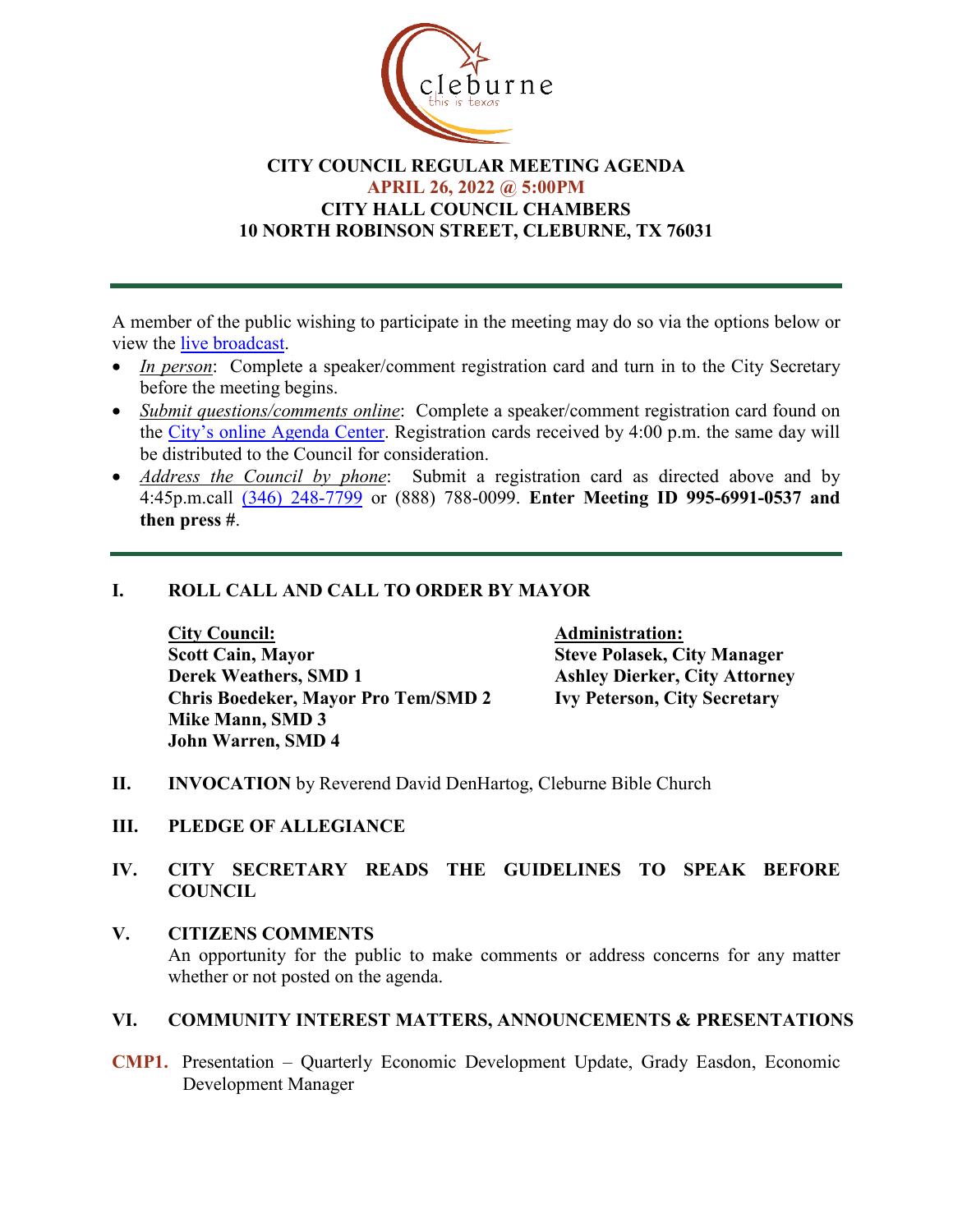# **CONSENT AGENDA**

All of the following items on the Consent Agenda are considered to be routine and selfexplanatory by the Council and will be enacted with one motion. There will be no separate discussion of these items unless a Council Member or citizen so requests. For a citizen to request removal of an item, a speaker card must be filled out and submitted to the City Secretary prior to the beginning of the meeting.

### **RS1. CONSIDER A RESOLUTION CONSENTING TO THE EXTENSION OF THE DECLARATION OF LOCAL DISASTER UNTIL MAY 10, 2022.**

Presented by: Steve Polasek, City Manager

Summary: On March 23, 2020, the Mayor executed a Declaration of Local Disaster ("Declaration") for the City of Cleburne pursuant to Section 418.108(a) of the Texas Government Code, which was for a period of seven days. In accordance with 418.108(b) of the Texas Government Code and following Governor Greg Abbott's executive orders, the City Council has approved extensions to said Declaration, and continues to take actions to promote health and safety, and suppress the spread of COVID-19 in the community. This resolution for your consideration is to extend the existing Declaration to the next regular council meeting date of May 10, 2022 at 11:59 p.m. central daylight time.

# **RS2. CONSIDER A RESOLUTION AUTHORIZING THE RENEWAL OF A PROFESSIONAL SERVICES AGREEMENT WITH SAFEBUILT TEXAS LLC, FOR THIRD PARTY BUILDING INSPECTIONS AND PLAN REVIEW FOR AN AMOUNT NOT TO EXCEED \$101,000.**

Presented by: David Jones, Community Development Director

Summary: A professional services agreement was entered into on March 31, 2020 between the City of Cleburne, and Safebuilt Texas LLC., to provide assistance to the Building Inspections Division with plan review and building inspections. The Agreement was initiated to provide assistance to staff due to increased development activity within the City and to address staffing workload challenges as the division attempts to fill vacant positions. The agreement was renewed for an addition 12 months in the amount of \$101,000 on April 13, 2021 and was effective May 26, 2021.

Staff is requesting to renew the Agreement for an additional twelve 12 months to May 25, 2023 for services to be provided on an as-needed basis. Renewal of this Agreement will provide the ability to maintain the same level of customer service the development community is accustomed to in Cleburne. The requested amount accounts for the anticipated demand as well as upcoming large-scale projects where the service will be utilized. This expenditure will be revenue neutral, as the permit fees associated with the inspections will offset the costs of this service.

## **OR1. CONSIDER AN ORDINANCE AMENDING TITLE IX: GENERAL REGULATIONS OF THE CODE OF ORDINANCES BY AMENDING CHAPTER 97: LIBRARY, SECTION 97.01 FINES AND CHARGES FOR NONRESIDENT AND MISCELLANEOUS FEES.**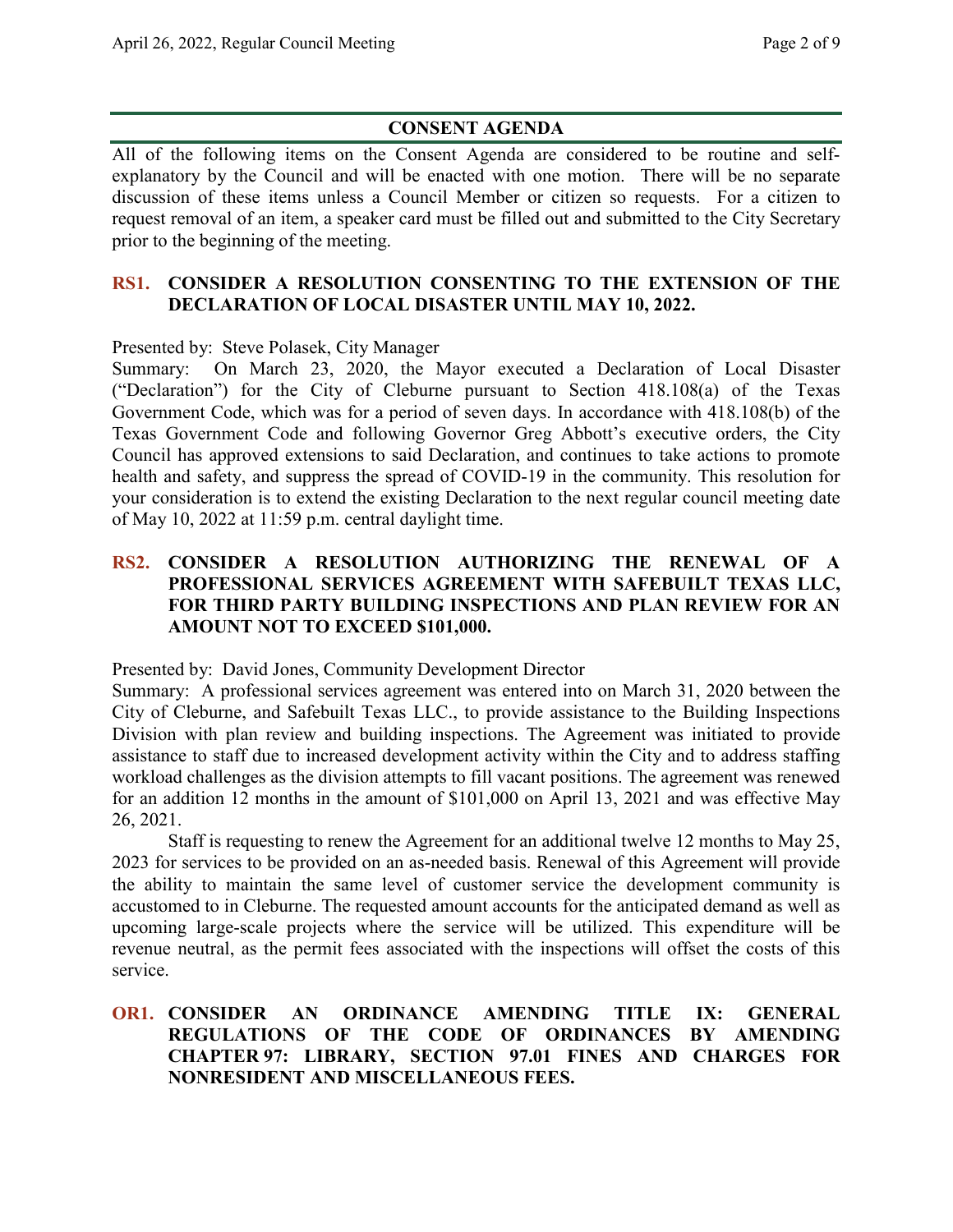Presented by: Tina Dunham, Director of Library Services

Summary: The current fee for a non-resident library card is \$20 per person/family. The proposed increase will raise them to \$25 per person/family. The increase is necessary to offset costs in materials and services provided to nonresidents. The fees for photocopies will increase from .10 cents for black and white copies, .25 cents for color copies; to .15 cents for black and white, and .50 cents for color. These increases are necessary to cover associated costs such as toner, maintenance, and electricity. Staff made the recommendation after review of other copy service vendors within the city. This has been reviewed and recommended by the Library Advisory Board at their meeting on January 10, 2022.

# **OC1. CONSIDER AUTHORIZING EXPENDITURE OF FUNDS FOR THE GENERATOR TRANSFER SWITCH AND CONNECTION BOX AT SPLASH STATION BY C&P ELECTRICAL SYSTEMS LLC, FOR AN AMOUNT NOT TO EXCEED \$35,500, AS RECOMMENDED BY THE 4B ECONOMIC DEVELOPMENT CORPORATION.**

Presented by: Aaron Dobson, Director of Parks & Recreation

Summary: This item is to oversee the connectivity for the backup generator system at Splash Station. This project was competitively bid, five bids were submitted, one bid did not attend the pre-bid meeting facility walk-through. The lowest eligible bid submitted was from C&P Electrical Systems, LLC, and they have been awarded this project for an amount not to exceed \$35,500. The 4B Economic Development Board of Directors considered and unanimously recommended this purchase at their April 20, 2022 meeting.

# **OC2. CONSIDER ACCOUNTS PAYABLE AND BUDGET TRANSFERS FOR THE MONTH OF MARCH 2022.**

Presented by: Rhonda Daugherty, Director of Finance

# **ACTION AGENDA**

**OR2.** *\*PUBLIC HEARING\** **CONSIDER AN ORDINANCE REZONING ±0.212 ACRES FOR A PORTION OF PD (PLANNED DEVELOPMENT DISTRICT) ORDINANCE OR10-2018-83 TO C3 (COMMERCIAL DISTRICT), GENERALLY LOCATED APPROXIMATELY 350 FEET WEST OF NORTH NOLAN RIVER ROAD AND ON THE SOUTH SIDE OF WEST KILPATRICK AVENUE, AS REQUESTED BY SVENDSEN PROPERTIES, LLC, CASE ZC22-005a.**

Presented by: David Jones, Community Development Director

Summary: The applicant has submitted two requests for the properties generally located approximately 350 feet west of N. Nolan River Road and on the south side of W. Kilpatrick Avenue (items OR2 and OR3 on this agenda). The applicant has indicated their intent to modify the existing lot lines for these properties in order to accommodate additional self-storage units. The applicant has an accompanying replat that will be considered on this same agenda. *NOTE: This application was requested prior to the update of the Zoning Ordinance. References to C3*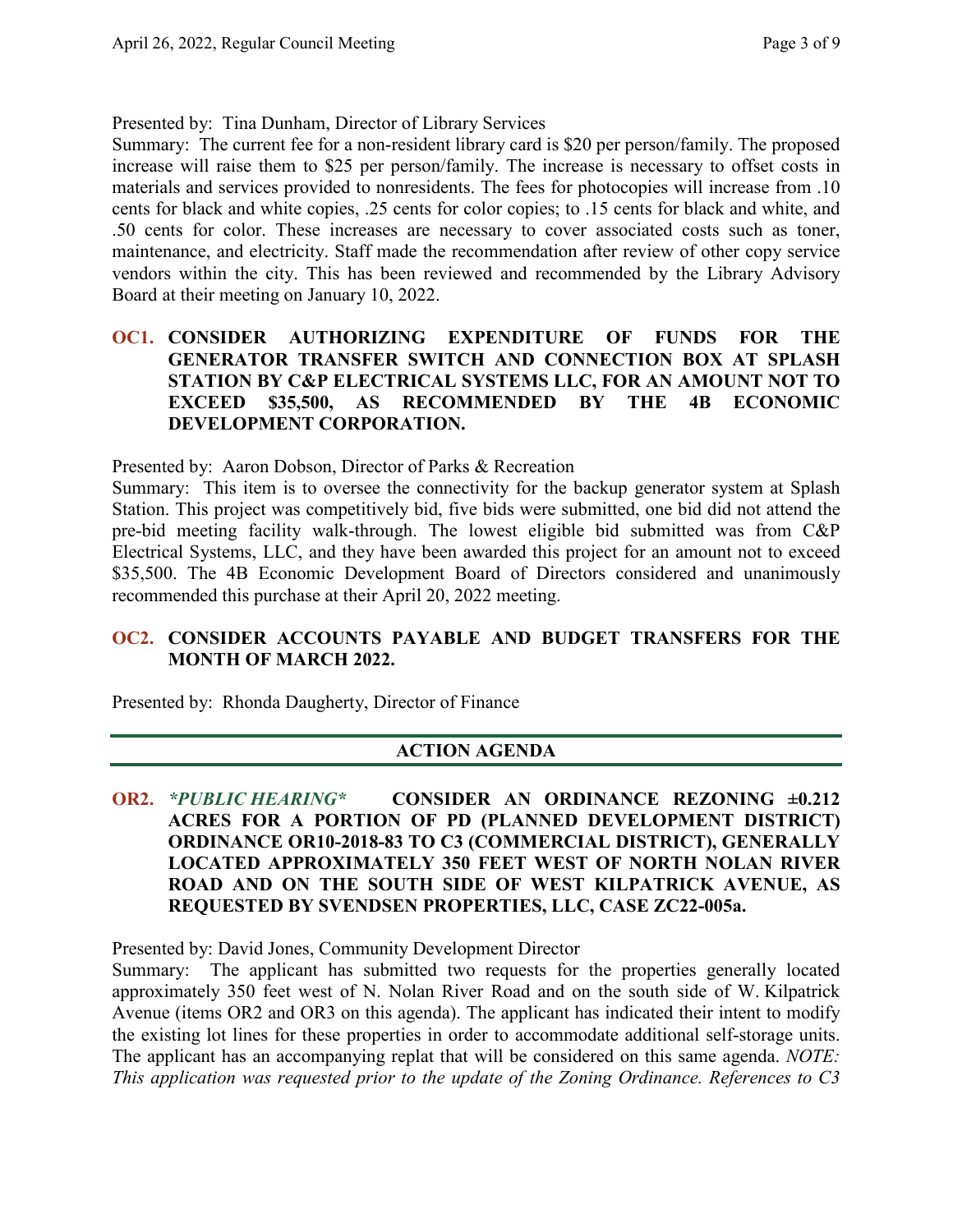*district reflect the original request as publicly noticed but the property would be rezoned to RC, Regional Commercial District should the request be approved.*

The first request is to rezone approximately 0.212 acres from PD (Planned Development District) to C3 (Commercial District). The applicant requests to rezone the portion of land between the existing fence line of the duplexes and the current lot line of the commercial lots in order to provide additional acreage for the commercial lots. The applicant has submitted a replat in order to modify the rear lot line of the duplexes so that it follows the existing fence line. Should the zoning request be approved, the replat would conform with the new zoning and could also be approved.

The Planning and Zoning Commission considered this request at their April 11, 2022 meeting and recommended approval as presented by a vote of 6-0-1, with Commissioner Svendsen recusing himself from the motion.

## **OR3.** *\*PUBLIC HEARING\** **CONSIDER AN ORDINANCE AMENDING THE SPECIFIC USE PERMIT ORDINANCE OR09-2020-48 TO AUTHORIZE CONSTRUCTION OF TWO ADDITIONAL MINI WAREHOUSE BUILDINGS ON ±0.939 ACRES ZONED C3 (COMMERCIAL DISTRICT), INCLUDING ±0.212 ACRES PROPOSED AS C3 (COMMERCIAL DISTRICT), GENERALLY LOCATED APPROXIMATELY 280-350 FEET WEST OF NORTH NOLAN RIVER ROAD AND ON THE SOUTH SIDE OF WEST KILPATRICK AVENUE, AS REQUESTED BY SVENDSEN PROPERTIES, LLC, CASE ZC22-005b.**

Presented by: David Jones, Community Development Director

Summary: The second request is to amend the existing Specific Use Permit (SUP) Ordinance No. 09-2020-48 for Creekside Storage. The SUP was originally approved in September 2020 for one self-storage building containing 26 storage units; that building is currently under construction. The applicant intends to construct two additional self-storage buildings containing 31 new storage units on the same property. The applicant has provided a letter of intent, an updated site plan showing the location of the proposed buildings, floor plans, and photo examples of the proposed building materials, fencing, lighting, and the existing tree buffer in support of the SUP amendment request.

The Planning and Zoning Commission considered this request at their April 11, 2022 meeting and recommended approval with the condition outlined below by a vote of 6-0-1, with Commission Svendsen recusing himself from the motion:

- That both north elevations of Building B, facing W. Kilpatrick Avenue, be constructed with 100% brick material to match the existing building.
- **OR4. CONSIDER AN ORDINANCE AMENDING TITLE IX: "GENERAL REGULATIONS," OF THE CODE OF ORDINANCES BY AMENDING CHAPTER 94: "REGULATIONS OF FOOD ESTABLISHMENTS, RETAIL FOOD STORES, MOBILE FOOD UNITS AND ROADSIDE FOOD VENDORS," SECTION 94.10: "GREASE TRAPS," BY ADOPTING A STANDARD SIZING CHART FOR GREASE TRAPS, CREATING AN ADMINISTRATIVE ALTERNATIVE FOR PROPERTIES LOCATED IN THE DOWNTOWN DISTRICT, AND SPECIFYING STANDARDS OF CLEANLINESS AND MAINTENANCE OF INDOOR GREASE TRAPS.**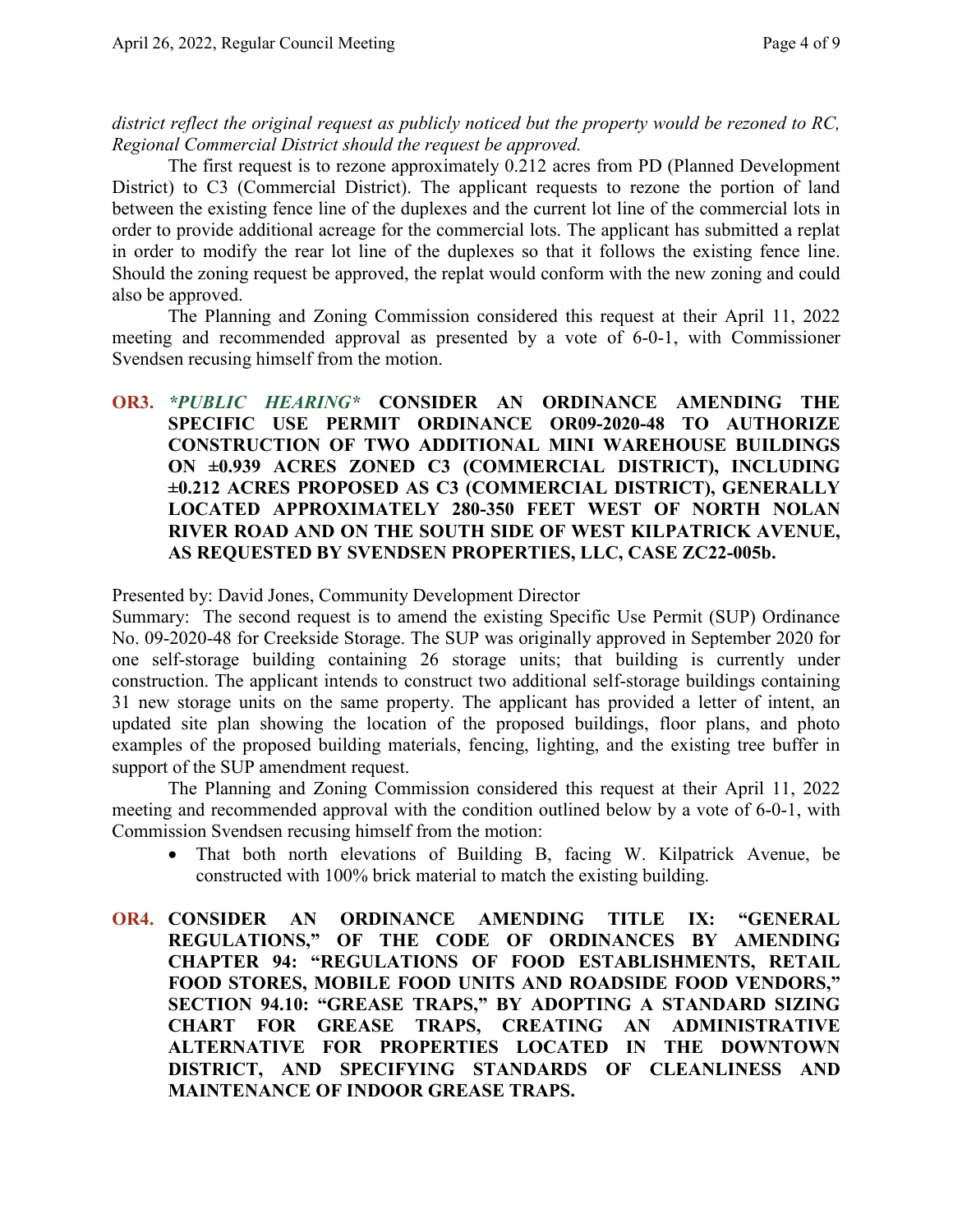#### Presented by: David Jones, Community Development Director

Summary: Staff is proposing comprehensive amendments to Section 94.10 in order to adopt an official sizing chart for grease traps, assign responsibility for permitting and enforcement, specify additional performance standards and enforcement mechanisms, and create an exception for properties downtown where space for larger underground tanks is limited.

Food establishments are required to provide a grease trap to protect the intrusion of fats, oils, and greases into the City's sanitary sewer system. To provide for sanitary conditions in food preparation areas, these tanks are typically required to be located underground outside the building. Sizing of the trap is determined by the number and size of fixtures that provide water flow into the trap, but the typical size ranges from 500 to 1,500 gallons.

Both the current and proposed ordinance require grease traps to be installed outside the building to decrease the likelihood of contamination and pests in areas where foot is handled. However, restaurants and businesses within the downtown area frequently lack adequate space to install large underground tanks within the boundaries of their property. Excavation activities can also produce an adverse impact on historic buildings. Alternative technology allows for indoor grease traps that have a smaller footprint, though they may need to be cleaned more frequently.

The proposed ordinance amendment allows the Building Official to issue a permit in downtown for an alternative type and size of trap that is lower than the proposed sizing chart, including a trap installed inside a building, if the device is certified by a licensed engineer.

To ensure any trap that is permitted functions adequately, the proposed amendment allows the City Health Inspector to require more frequent waste removal intervals and to require more intensive cleaning in and around the trap if it is determined increased intervals or cleanings are necessary to maintain the safety of sanitary sewer system and to maintain sanitary conditions inside or outside the building. If a business or operator fails to comply, the City can reserve other remedies to protect its system such as discontinuance of water service or requiring an Industrial Discharge Permit.

#### **OR5.** *\*PUBLIC HEARING\** **CONSIDER AN ORDINANCE AMENDING TITLE XV: LAND USAGE, CHAPTER 154: SUBDIVISIONS, SECTION 154.004 DEFINITIONS, SECTION 154.041: STREET STANDARDS AND SECTION 154.080: STREET AND RIGHT-OF-WAY DESIGN CRITERIA REQUIREMENTS.**

Presented by: Jeremy Hutt, Public Works Director

Summary: On February 22, 2022, Council adopted the updated Master Thoroughfare Plan (MTP). The proposed Ordinance changes are required to update the current Ordinance into compliance with the new MTP standards. This includes definitions, street standards, and rightof-way and design criteria that are specified in the attached documentation with this agenda item.

### **OR6. CONSIDER AN ORDINANCE AMENDING THE ANNUAL BUDGET FOR FISCAL YEAR OCTOBER 1, 2021 TO SEPTEMBER 30, 2022 (#6) BY APPROPRIATING \$43,550 FROM FUND BALANCE RESERVES IN THE GENERAL FUND FOR COSTS ASSOCIATED WITH FACILITATING CHANGES NEEDED FOR GOLF LINKS.**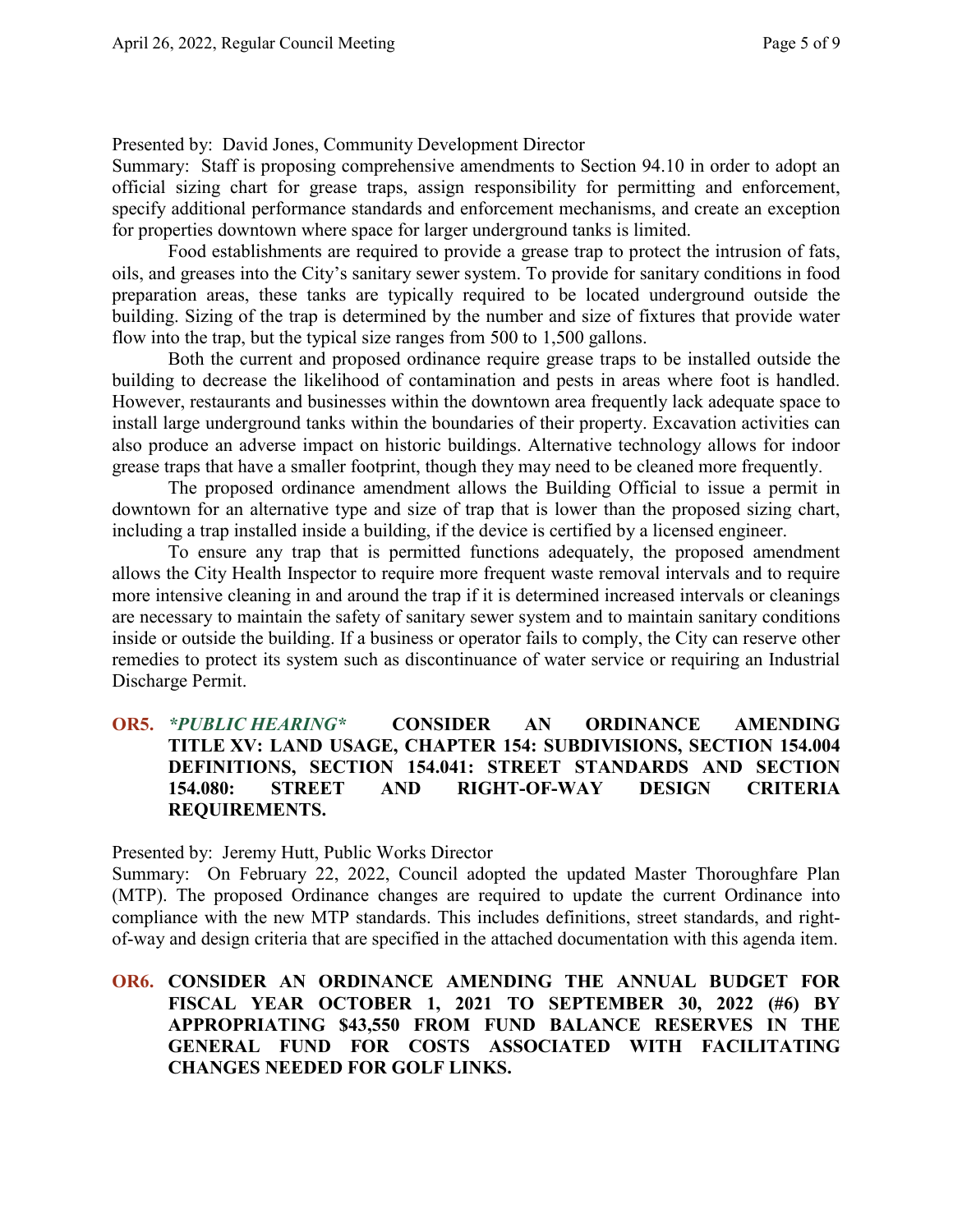Presented by: Rhonda Daugherty, Director of Finance

Summary: This budget amendment is being requested to fund three renovation projects at the Golf Links Clubhouse. Authers Building Group (TIPS #210205) will scrape and stain all exterior wood, including structural beams. LiftCrete Solutions (TIPS #211001-3132) will lift and stabilize the trip hazard along the sidewalk area adjoining three sides of the Clubhouse and seal self-leveling caulking. DHC (TIPS 200201) will remove and install new hinges on 14 doors, along with weather stripping six double doors, and adjust 14 door leafs to allow for proper closure. This will allow for utilization of the doors at the Golf Links. All this results in an increase to the appropriations in an amount of \$43,550. The proposed additions to the General Fund appropriations will be funded from fund balance reserves, increasing total adopted expenditures from \$44,161,038 to \$44,204,588.

**RS3. CONSIDER A RESOLUTION APPROVING THE FINAL PLAT OF SILO MILLS PHASE 1A, FOR 114 SINGLE-FAMILY RESIDENTIAL LOTS AND SEVEN OPEN SPACE LOTS, BEING ±59.215 ACRES, GENERALLY LOCATED ON THE EAST SIDE OF COUNTY ROAD 1010 AND NORTH OF COUNTY ROAD 905, AS REQUESTED BY SILO MILLS INVESTMENTS, LLC, REPRESENTED BY PELOTON LAND SOLUTIONS, CASE PC22-013.**

Presented by: David Jones, Community Development Director

Summary: The applicant is requesting approval of the final plat Silo Mills Phase 1A, which consists of 114 single-family residential lots and seven open space lots that includes an amenity center. The Silo Mills residential subdivision is within the City's Extraterritorial Jurisdiction (ETJ), generally located on the east side of County Road 1010 and north of County Road 905.

The final plat for Phase 1A meets all of the minimum requirements as outlined in Chapter 154 of the Code of Ordinances and the approved Development Agreement for Silo Mills. The Planning and Zoning Commission considered this request at their April 11, 2022 meeting and recommended approval with a vote of 7-0.

# **RS4. CONSIDER A RESOLUTION APPROVING THE FINAL PLAT OF SILO MILLS PHASE 1B, FOR 148 SINGLE-FAMILY RESIDENTIAL LOTS AND TWO OPEN SPACE LOTS, BEING ±32.476 ACRES, GENERALLY LOCATED ON THE EAST SIDE OF COUNTY ROAD 1010 AND NORTH OF COUNTY ROAD 905, AS REQUESTED BY SILO MILLS INVESTMENTS, LLC, REPRESENTED BY PELOTON LAND SOLUTIONS, CASE PC22-014.**

Presented by: David Jones, Community Development Director

Summary: The applicant is requesting approval of the final plat Silo Mills Phase 1B, which consists of 148 single-family residential lots and two open space lots. The Silo Mills residential subdivision is within the City's Extraterritorial Jurisdiction (ETJ), generally located on the east side of County Road 1010 and north of County Road 905.

The final plat for Phase 1B meets all of the minimum requirements as outlined in Chapter 154 of the Code of Ordinances and the approved Development Agreement for Silo Mills. The Planning and Zoning Commission considered this request at their April 11, 2022 meeting and recommended approval with a vote of 7-0.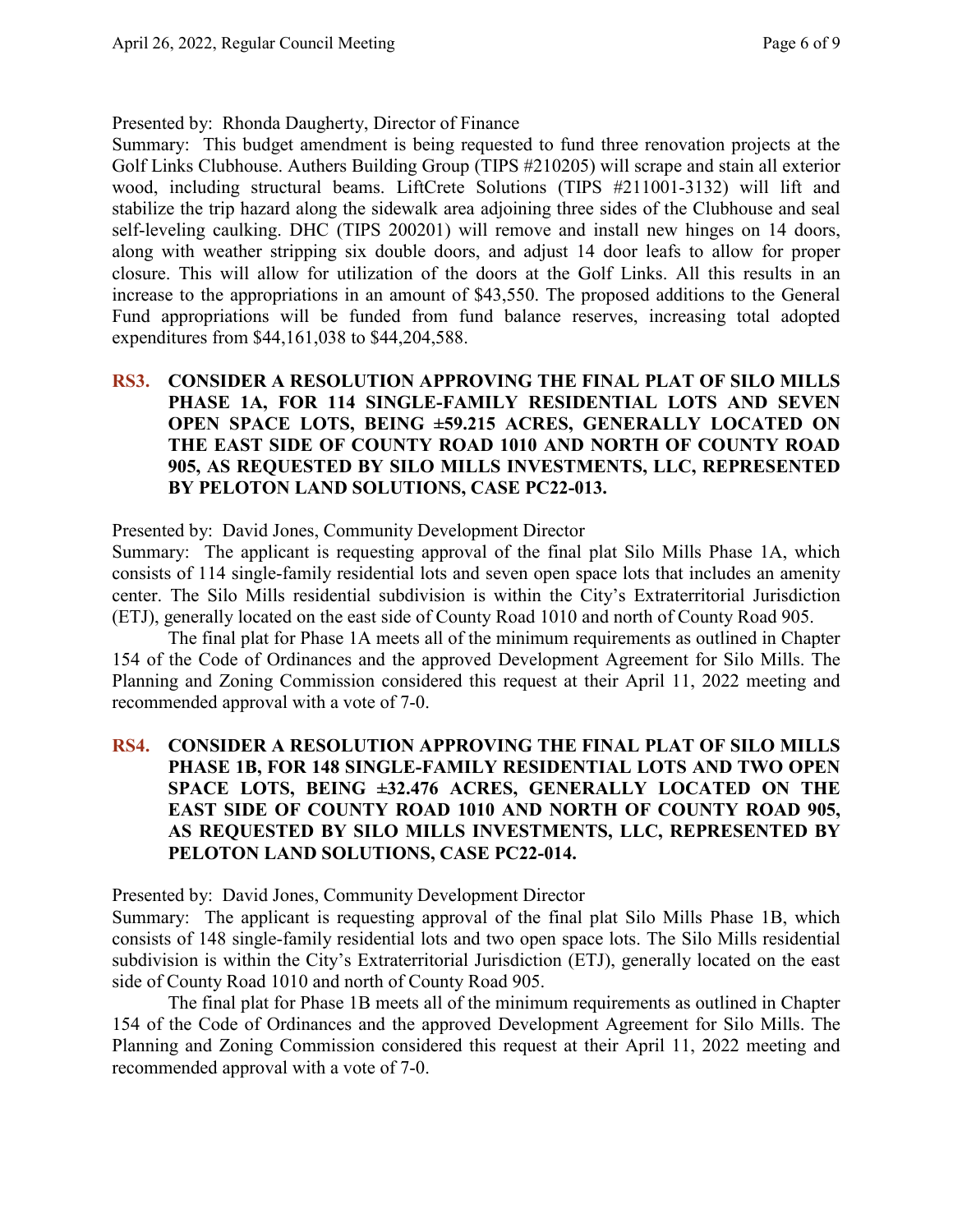#### **RS5. CONSIDER A RESOLUTION APPROVING THE REPLAT OF TOWNE NORTH ESTATES, FOR THREE DUPLEX LOTS AND TWO COMMERCIAL LOTS, BEING ±3.547 ACRES, GENERALLY LOCATED APPROXIMATELY 350 FEET WEST OF NORTH NOLAN RIVER ROAD AND ON THE SOUTH SIDE OF WEST KILPATRICK AVENUE, AS REQUESTED BY SVENDSEN PROPERTIES, LLC, AND HANSEN DEVELOPMENT HOLDINGS, REPRESENTED BY TRANS TEXAS SURVEYING, CASE PC22-019.**

Presented by: David Jones, Community Development Director

Summary: The applicant is requesting approval of the replat for Towne North Estates, which consists of three duplex lots and two commercial lots, generally located west of North Nolan River Road and on the south side of west Kilpatrick Avenue. The purpose of this replat is to modify the existing lot lines to accommodate additional acreage for the proposed commercial lots. The applicant has an accompanying rezoning and Specific Use Permit (SUP) request (item OR2) on this agenda. If that request is approved, the proposed plat will conform with the modified zoning and Chapter 154 of the Subdivision Ordinance.

The Planning and Zoning Commission considered this request at their April 11, 2022 meeting and recommended approval with a vote of 6-0-1, with Commissioner Svendsen recusing himself from the motion.

#### **RS6. CONSIDER A RESOLUTION AUTHORIZING AN INCREASE IN EXPENDITURES OF \$17,550 FOR FY 2022 FROM THE MAINTENANCE AND REPAIR RESERVE FUND AS PART OF THE STADIUM LEASE AGREEMENT BETWEEN CLEBURNE BASEBALL, LLC, AND THE CITY OF CLEBURNE.**

Presented by: Steve Polasek, City Manager

Summary: As part of the City's stadium lease agreement with Cleburne Baseball, LLC (Tenant) there exists a Maintenance and Repair Reserve Fund (Maintenance Fund). The Maintenance Fund was established to allow for repair, replacement and maintenance of such items as HVAC units, elevator, flooring/carpeting, electronics or other improvements that will enhance the use or safety of the stadium. The Maintenance Fund is financed through annual contributions of \$25,000 each from the Tenant and the City. In addition, the annual rent payments are also deposited in to the Maintenance Fund. The fund balance as of March 31, 2022 is \$155,049.

The Stadium Lease Agreement (Agreement) automatically allows for the Tenant to deduct up to \$25,000 annually from the fund for such items as listed above. At the February 8, 2022 meeting, City Council authorized the Tenant to exceed this amount by \$65,000 primarily for the repair, replacement and addition of padding along a portion of the field walls and railings. This action increased the FY 2022 approved expenditures to \$90,000. Unfortunately, it is anticipated that the remaining balance (\$25,000) typically utilized for general maintenance repair and replacement items will not be enough to cover all of the items identified. As such, this request is for approval to expend up to an additional \$17,550 for FY 2022. No additional requests are anticipated this fiscal year as a \$7,500 contingency has been included in the expenditure estimates listed below.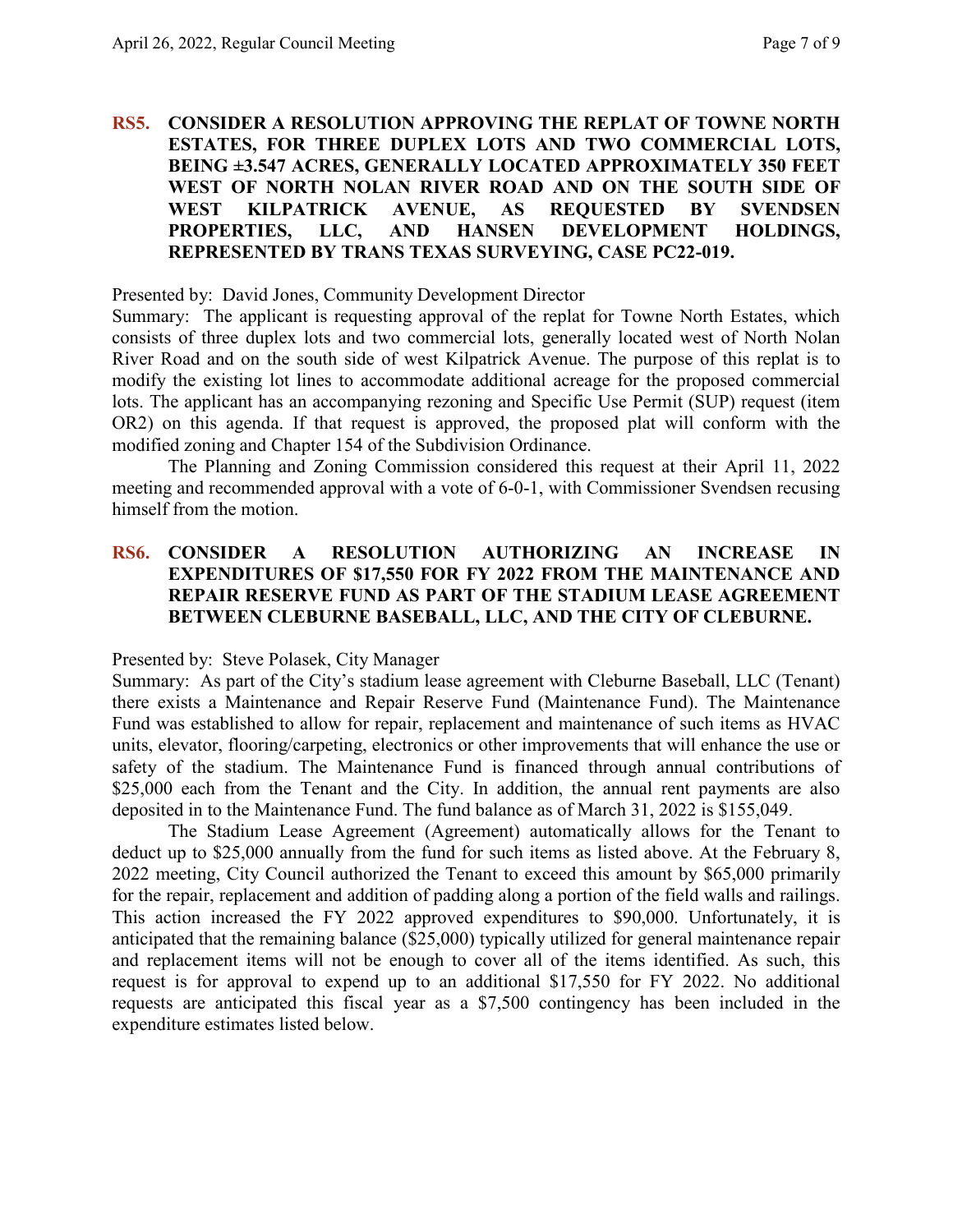#### MAINTENANCE FEE FUND ITEMS

| <b>Stadium Padding</b>         | (\$ 54,272.00)           |
|--------------------------------|--------------------------|
| Maintenance items YTD          | 8,791.04)                |
| A/V electronics equipment      | (\$28,800.00)            |
| <b>HVAC Blower Motor</b>       | 8,187.29)<br>$\sqrt{S}$  |
| Contingency on HVAC & Electric | $(\frac{$}{8}$ 7,500.00) |
| <b>TOTAL</b>                   | (\$107,550.33)           |
| <b>FUND BALANCE</b>            | \$155,049.00             |
| <b>Approved Amount</b>         | (\$ 90,000.00)           |
| New Amount Requested           | (\$17,550.33)            |
| <b>NEW FUND BALANCE</b>        | 47,498.67                |

If approved, the Maintenance Fund Balance for FY 2022 would decrease from \$65,049 to approximately \$47,499. In FY 2023, the Maintenance Fund will receive additional deposits of \$25,000 each from the Tenant and the City (4A Sales Tax), as well as a \$75,000 Tenant rent payment. This will result in a projected FY 2023 Maintenance Fund balance of \$172,498.

# **DISCUSSION & UPDATES**

## **OC3. DISCUSS PUBLIC OUTREACH EFFORTS FOR THE FEMA ISSUED PRELIMINARY FLOOD INSURANCE RATE MAPS.**

Presented by: Jeremy Hutt, Director of Public Works

Summary: Update and overview of the National Flood Insurance Program, FEMA FIRM maps, associated updates, and public outreach efforts.

#### **OC4. DISCUSS PROPOSED CHANGES TO THE UTILITY STAFFING STRUCTURE.**

Presented by: Jeremy Hutt, Director of Public Works

Summary: The Utility system is an essential role of the City and delivery of high quality water and conveyance of sewage are of the upmost importance. The proposed changes in the Utility staffing structure was developed to address multiple factors, including:

- Recruitment Promote interest in working for the City of Cleburne Utility; and
- Recognition Reward existing employees that have previously earned utility licensing; and
- Retention Incentive current and new employees to develop new skills and achieve new licensing levels.

This proposal will impact staff within the following utility divisions; Water Treatment, Wastewater Treatment, Distribution Services, Wastewater Collections, Meter Services.

# **OC5. DISCUSS MID-YEAR REVIEW OF EMPLOYEE BENEFITS.**

Presented by: Debra Powledge, Director of Human Resources